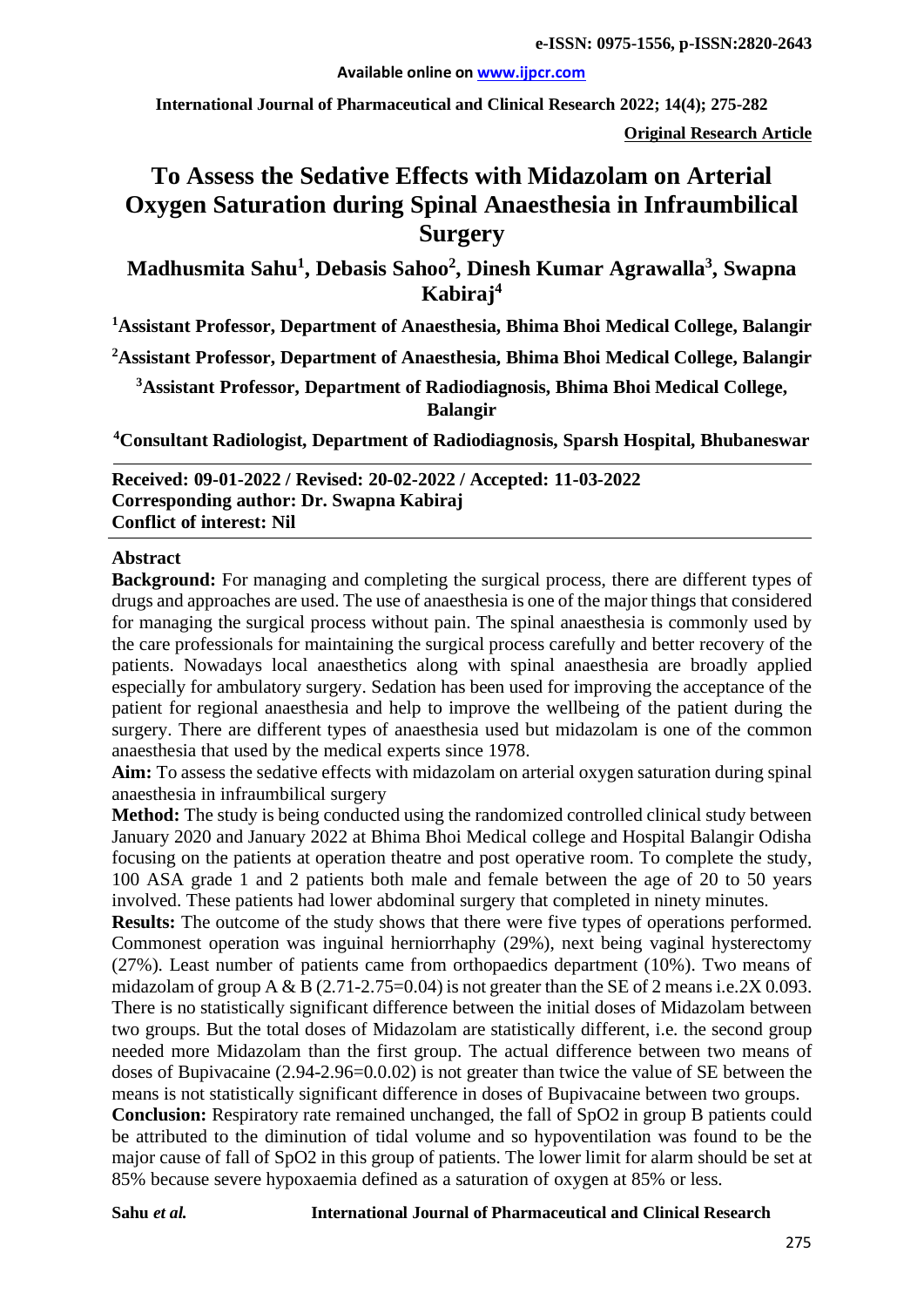**Keywords:** anaesthesia, surgical, midazolam.

This is an Open Access article that uses a fund-ing model which does not charge readers or their institutions for access and distributed under the terms of the Creative Commons Attribution License (http://creativecommons.org/licenses/by/4.0) and the Budapest Open Access Initiative (http://www.budapestopenaccessinitiative.org/read), which permit unrestricted use, distribution, and reproduction in any medium, provided original work is properly credited.

# **Introduction**

For managing and completing the surgical process, there are different types of drugs and approaches are used. The use of anaesthesia is one of the major things that considered for managing the surgical process without pain[1]. The medical experts are using different forms of anaesthesia according to condition of the patient and analysing the effects of postsurgery<sup>[2]</sup>. The spinal anaesthesia is commonly used by the care professionals for maintaining the surgical process carefully and better recovery of the patients. Nowadays local anaesthetics along with spinal anaesthesia are broadly applied especially for ambulatory surgery[3]. Many patients have poor tolerance for long periods of immobility or the noises associated with procedures. So sedatives play a major role to have amnestic effects[4].

Sedation has been used for improving the acceptance of the patient for regional anaesthesia and help to improve the wellbeing of the patient during the surgery. There are different types of anaesthesia used but midazolam is one of the common anaesthesia that used by the medical experts since 1978[5]. This helping to block the spinal nerves in the subarachnoid space and extensively used by the surgeons in now a days[6]. The major advantages of this type of anaesthesia involve the good analgesia with profound muscular relaxation, blunts stress response to surgery, minimal respiratory effects, minimal intra-operative blood loss, cost-effective[7]. It lowers the incidence of postoperative thromboembolic events. Moreover, it provides superior analgesia in early postoperative period with

minimal risk of postoperative cognitive dysfunction Midazolam is a relatively water-soluble benzodiazepine[8]. It is a short-acting drug used commonly as sedative and anaesthetic induction agent. It has anxiolytic, hypnotic, anticonvulsant and anterograde amnestic property[9].

Midazolam is preferable to diazepam due to some reasons that involve effective and greater degree of anterograde amnesia than diazepam, lasting for 20-30 min. Rapid onset of action, more intense effect than diazepam in equivalent doses and rapidly cleared from plasma than diazepam[10]. Respiratory depression may be greater with midazolam which may be 5-9 times more than with diazepam. It is dose related, onset in 3 min, duration on an average for 15 minutes[11]. Moreover, midazolam is a useful intravenous adjuvant to local or regional anaesthesia for a variety of therapeutic and diagnostic procedures. Titrated intravenously to produce sleep, or more commonly, dysarthria, midazolam produces mild sedation and amnesia in patients for diagnostic and therapeutic procedures[12].

### **Aim and objectives**

### **Aim**

To assess the sedative effects with midazolam on arterial oxygen saturation during spinal anaesthesia in infraumbilical surgery

### **Objectives:**

To assess the effect of oxygen supplementation in midazolam induced sedation during spinal anaesthesia in infraumbilical surgery.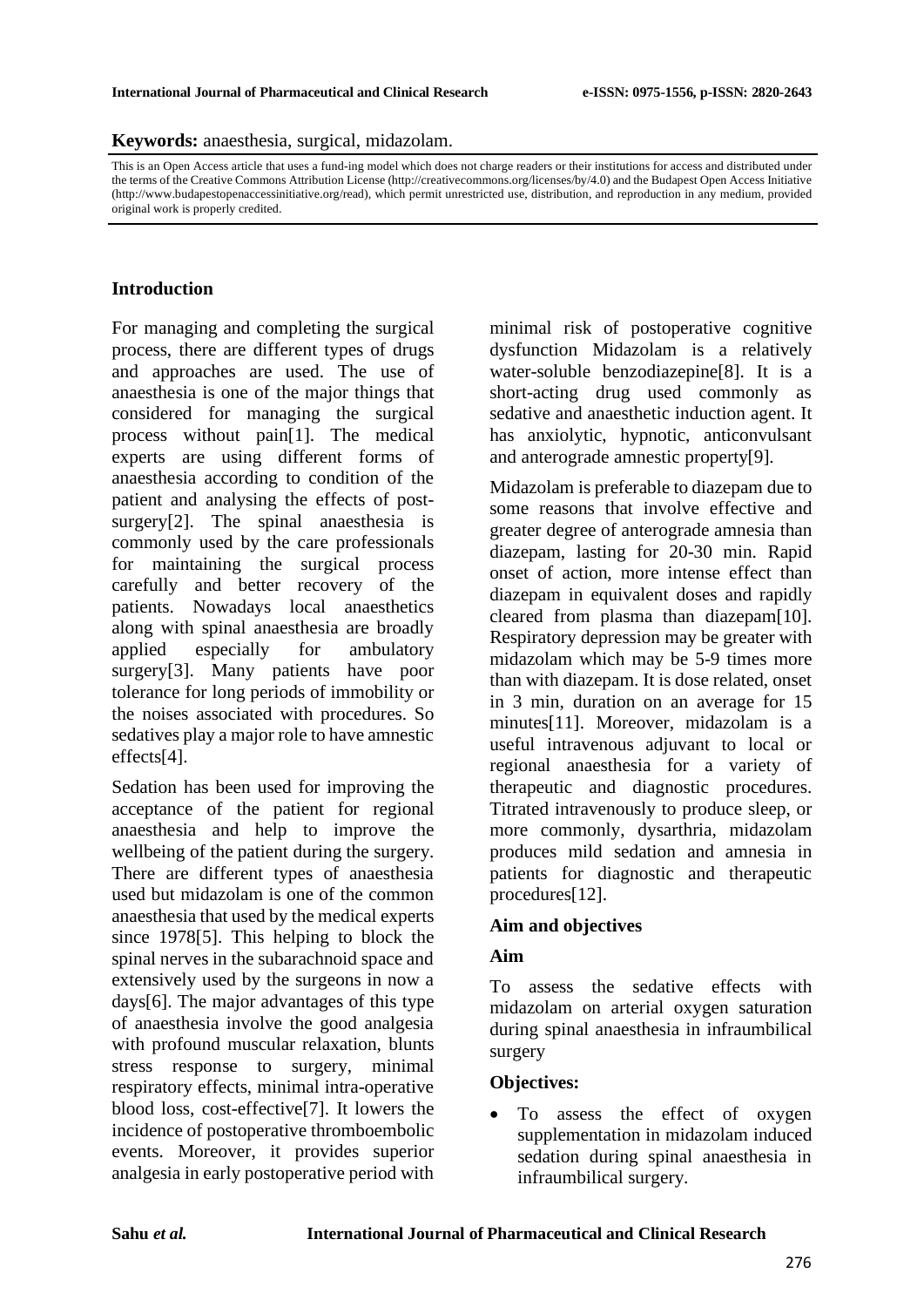#### **International Journal of Pharmaceutical and Clinical Research e-ISSN: 0975-1556, p-ISSN: 2820-2643**

- To study the incidence of episodes of oxygen desaturation during spinal anaesthesia in infraumbilical surgery.
- To study the role of non-invasive pulse oximeter for monitoring the vitals of patient after giving spinal anaesthesia and sedation with midazolam.

### **Method and material**

The study is being conducted using the randomized controlled clinical study between January 2020 and January 2022 at Bhima Bhoi Medical college and Hospital Balangir Odisha focusing on the patients at operation theatre and post operative room. To complete the study, 100 ASA grade 1 and 2 patients both male and female between the age of 20 to 50 years involved. These patients had lower abdominal surgery that completed in ninety minutes.

In this study randomization was achieved by simple randomization method.Simple randomization is defined as randomization based on a single sequence of random assignments.Here complete randomness of the assisgnment of a subject to a particular group is achieved.In this study a dice containing numbers from one to six was used to asssign the subjects to group. The participants after obtaining consent were asked to throw dice.If the dice showed an odd number i.e. 1,3,5 then subject were assigned to Group A and when dice showed even numbers i.e. 2,4,6 then subjects were assigned to Group B. Subjects in both group received spinal anaesthesia and then they were sedated with intravenous initial dose 0.05mg/kg of midazolam and then 1mg as required. The subjects in group A received oxygen throughout the surgery whereas subjects in group B received oxygen only when saturation fell below 85%.Subjects received supplemental oxygen via Magill's circuit and face mask at the flow rate of 5 liter/min.

- Adult patients aged twenty to fifty years scheduled for elective lower abdominal surgery requiring less than ninety minutes duration.
- Consenting adult patients of ASA physical status 1 and 2
- All consenting patients selected for spinal anaesthesia

### **Exclusion criteria:**

- Any contraindication for spinal anaesthesia
- Patient who underwent procedures which may require transfusion of blood / blood product
- Obese patients i.e.  $BMI > 30 \text{ kg} / \text{m2}$
- Patients with severe cardiovascular, pulmonary, renal, metabolic
- Diseases and neurological diseases (ASA Physical status III and IV)
- Patients with hyperpyrexia and recent infection
- Patients with allergy to any study drug
- Patients on antiplatelet treatment or with bleeding diathesis or coagulopathy
- Patient with haemodynamic instability, severe hypovolemic state
- Patients with local infection over back or sepsis
- Patients with spinal deformity
- Patients showing undue anxiety and restlessness
- Pregnant patients

Subjects were informed about the study and information brochure was provided to them. Study related all questions were answered. Then consent form was signed by subjects or their relatives if they were not able to do so. For operation subjects underwent all essential preliminary anaesthetic check-up and then on the day of operation. Subjects were given spinal anaesthesia first and after achieving spinal anaesthesia block, they were sedated with intravenous midazoalm. There were not any additional benefits provided to patients for

#### **Inclusion criteria:**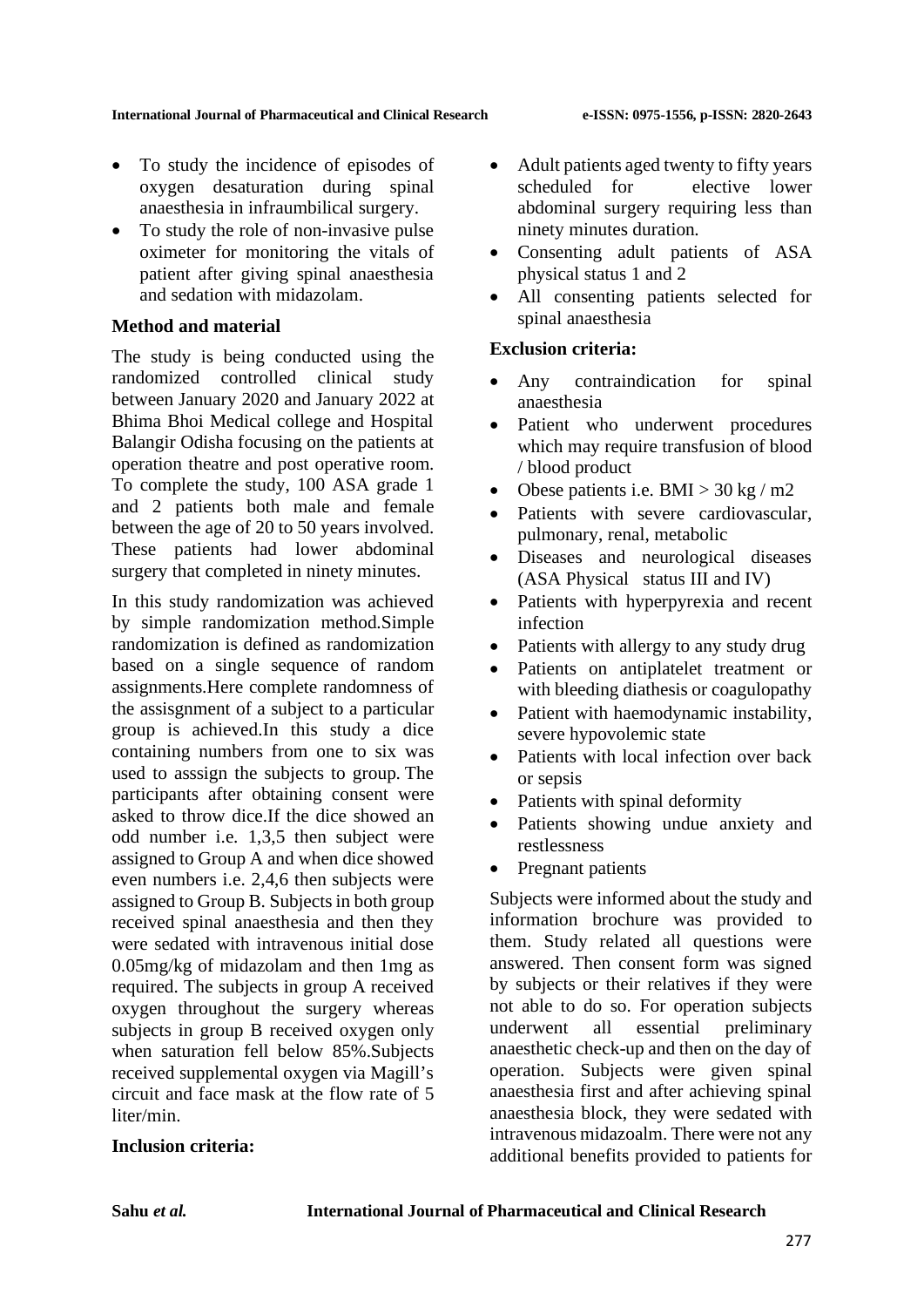enrolling in the study. Also, no additional charges were levied to the subject for enrolling in this study.

# **Results:**

|            |                           | <b>Group A</b>      | <b>Group B</b>                      | <b>P</b> Value | <b>Significance</b> |
|------------|---------------------------|---------------------|-------------------------------------|----------------|---------------------|
|            |                           | with O <sub>2</sub> | without O <sub>2</sub>              |                |                     |
| <b>SEX</b> | Female                    | 20(40)              | 19(38)                              | 0.838          | Not Significant     |
|            | Male                      | 30(60)              | 31(62)                              |                |                     |
| AGE        | Mean $\pm$ Std. Deviation | $54.96 \pm 8.05$    | $54.56 \pm 7.7$                     | 0.839          | Not Significant     |
| (yrs)      |                           |                     |                                     |                |                     |
| Weight     | Mean $\pm$ Std. Deviation |                     | $43.54 \pm 4.24$   $44.06 \pm 4.09$ | 0.515          | Not Significant     |
| (Kg)       |                           |                     |                                     |                |                     |

The table shows that patients recruited for the study were similar in age range, sex and body weight.

| Table 2: Distribution of surgical procedures performed in the two groups (n1=50, |  |
|----------------------------------------------------------------------------------|--|
| $-2E(0)$                                                                         |  |

| 114=3V                       |                     |                |              |              |                     |  |  |  |
|------------------------------|---------------------|----------------|--------------|--------------|---------------------|--|--|--|
| Name of surgery              | <b>Group A</b>      | <b>Group B</b> | <b>Total</b> | P            | <b>Significance</b> |  |  |  |
|                              | with O <sub>2</sub> | without O2     |              | <b>Value</b> |                     |  |  |  |
| 1. Inguinal herniorraphy     | 14(28)              | 15(30)         | 29(29)       | 0.995        | <b>Not</b>          |  |  |  |
| 2. Vaginal hysterectomy      | 14(28)              | 13(26)         | 27(27)       |              | Significant         |  |  |  |
| 3. Patellectomy              | 6(12)               | 6(12)          | 12(12)       |              |                     |  |  |  |
| 4. Open reduction & internal | 5(10)               | 6(12)          | 11(11)       |              |                     |  |  |  |
| Fixation of # both bone leg  |                     |                |              |              |                     |  |  |  |
| 5. Perianal fistulectomy     | 11(22)              | 10(20)         | 21(21)       |              |                     |  |  |  |
| <b>Total</b>                 | 50                  | 50             | 100          |              |                     |  |  |  |

It shows that in the study groups there were five types of operations performed. Commonest operation was inguinal herniorrhaphy (29%), next being vaginal hysterectomy (27%). Least number of patients came from orthopaedics department (10%).



**Figure 1: ASA distribution**

#### **Sahu** *et al.* **International Journal of Pharmaceutical and Clinical Research**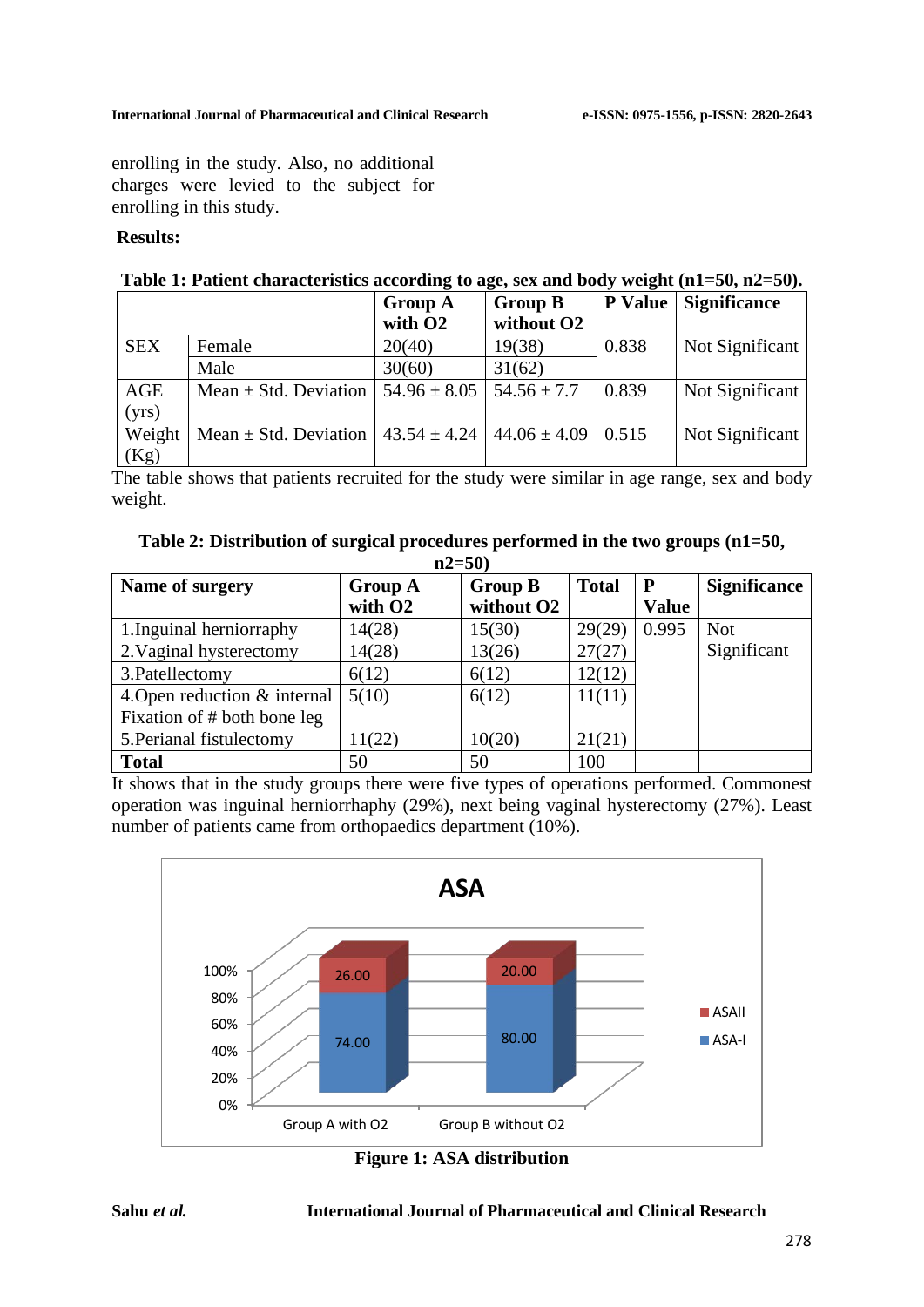| Table 5: Distribution duration of surgery in the two different groups ( $n1=50$ , $n2=50$ ) |           |  |  |           |  |                          |  |              |                     |
|---------------------------------------------------------------------------------------------|-----------|--|--|-----------|--|--------------------------|--|--------------|---------------------|
|                                                                                             |           |  |  |           |  | Group $A \mid$ Group $B$ |  | P            | <b>Significance</b> |
|                                                                                             |           |  |  | with $O2$ |  | without                  |  | <b>Value</b> |                     |
|                                                                                             |           |  |  |           |  | $\Omega$                 |  |              |                     |
| <b>Duration of surgery</b>   Mean $\pm$ Std.   82.7                                         |           |  |  |           |  | $±$ 83.64                |  | $\pm$ 0.402  | <b>Not</b>          |
| (Minutes)                                                                                   | Deviation |  |  | 5.83      |  | 5.02                     |  |              | Significant         |

# **Table 3: Distribution duration of surgery in the two different groups (n1=50, n2=50)**

The table shows that there is practically no difference in the duration of surgery in the two groups.

| Table 4: Distribution of doses of Midazolam (in mg) in two groups $(n1=50, n2=50)$ |  |  |
|------------------------------------------------------------------------------------|--|--|
|------------------------------------------------------------------------------------|--|--|

|                 |                 |                 |           |       |      | Group               |        | <b>Group B</b> |     | P            | <b>Significance</b> |
|-----------------|-----------------|-----------------|-----------|-------|------|---------------------|--------|----------------|-----|--------------|---------------------|
|                 |                 |                 |           |       |      | A                   |        | without        |     | <b>Value</b> |                     |
|                 |                 |                 |           |       |      | with O <sub>2</sub> |        | $\Omega$       |     |              |                     |
| Initial         | Dose            | of <sub>l</sub> | Mean      | 土     | Std. | 2.75                | $+$    | $2.71 \pm 0.4$ |     | 0.612        | <b>Not</b>          |
| Midazolam (Mg.) |                 |                 | Deviation |       |      | 0.41                |        |                |     |              | Significant         |
| Total           | Dose            | of              | Mean      | $\pm$ | Std. | 4.35                | $^{+}$ | 4.37           | $+$ | 0.964        | <b>Not</b>          |
|                 | Midazolam (Mg.) |                 | Deviation |       |      | 0.69                |        | 0.61           |     |              | Significant         |

From the above table it is evident that two means of midazolam of group A & B (2.71-2.75=0.04) is not greater than the SE of 2 means i.e.2X 0.093. There is no statistically significant difference between the initial doses of Midazolam between two groups. But the total doses of Midazolam are statistically different, i.e. the second group needed more Midazolam than the first group.

#### **Table 5: Distribution of doses of Bupivacaine (in ml) in two groups of study population (n1=50, n2=50)**

|                                               |           |      | $\left  \right $ Group A $\left  \right $ Group B<br>with $O2 \parallel$ without $O2$ | D<br><b>Value</b> | <b>Significance</b> |
|-----------------------------------------------|-----------|------|---------------------------------------------------------------------------------------|-------------------|---------------------|
| Doses of Bupivacaine   Mean $\pm$ Std.   2.94 |           |      | $\pm$ 2.96 $\pm$ 0.14                                                                 | 0.507             | <b>Not</b>          |
| (in ml)                                       | Deviation | 0.16 |                                                                                       |                   | Significant         |

From the above table it is evident that the actual difference between two means of doses of Bupivacaine (2.94-2.96=0.0.02) is not greater than twice the value of SE between the means is not statistically significant difference in doses of Bupivacaine between two groups.

## **Table 6: Distribution of saturation of O2 in two groups recorded every 5th min of induction (n1=50, n2=50)**

| $SAO2$ Time in | <b>GROUP</b>              |                           |                     |             |
|----------------|---------------------------|---------------------------|---------------------|-------------|
| minutes        | <b>Group A</b>            | <b>P</b> Value            | <b>Significance</b> |             |
|                | with O <sub>2</sub>       | without O <sub>2</sub>    |                     |             |
|                | Mean $\pm$ Std. Deviation | Mean $\pm$ Std. Deviation |                     |             |
| $\overline{0}$ | $99.94 \pm 0.24$          | $99.2 \pm 0.61$           | < 0.001             | Significant |
|                | $99.9 \pm 0.36$           | $97.96 \pm 0.75$          | < 0.001             | Significant |
| 10             | $99.92 \pm 0.27$          | $96.84 \pm 1.08$          | < 0.001             | Significant |
| 15             | $99.9 \pm 0.3$            | $95.72 \pm 1.58$          | < 0.001             | Significant |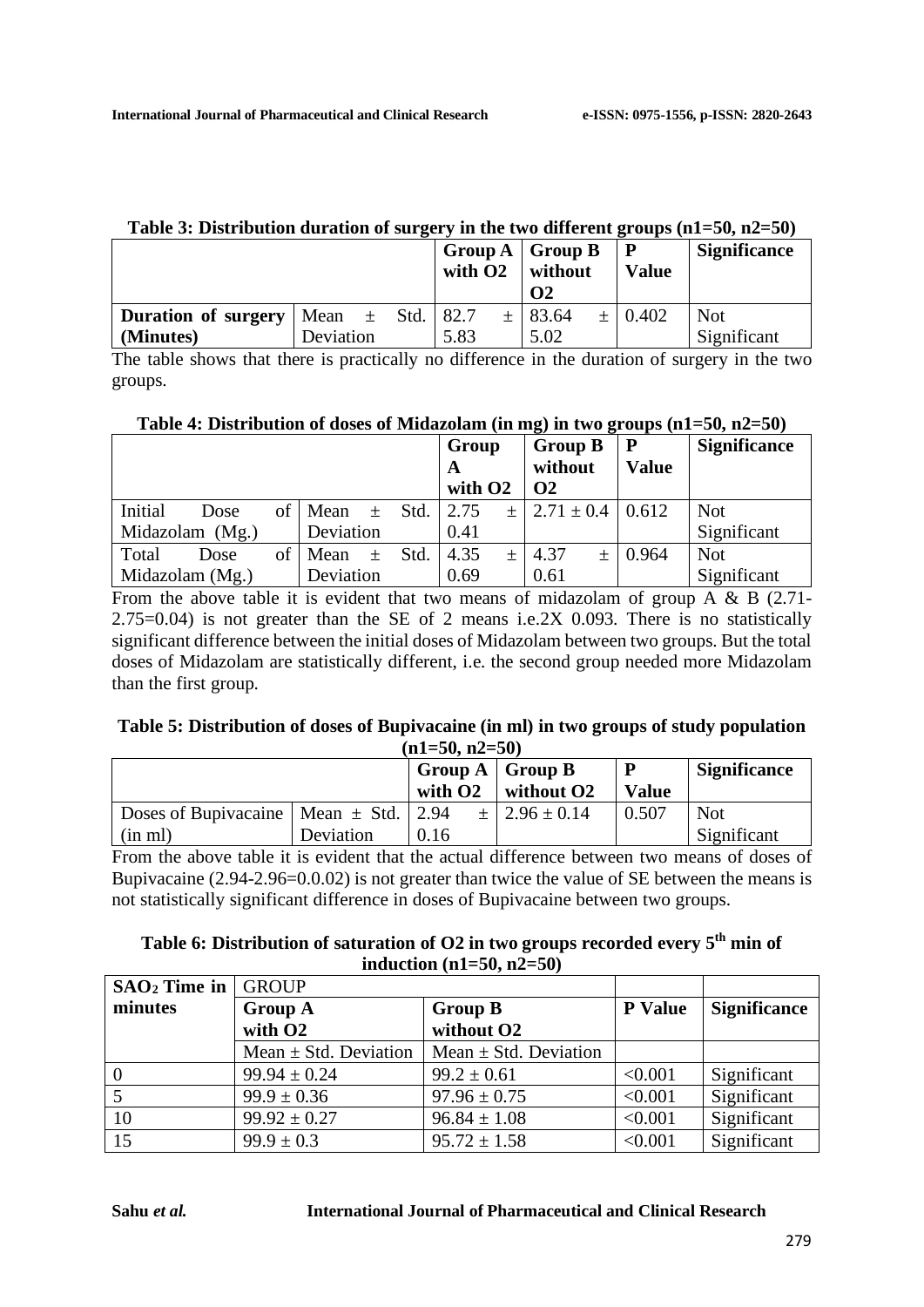**International Journal of Pharmaceutical and Clinical Research e-ISSN: 0975-1556, p-ISSN: 2820-2643**

| 20 | $99.88 \pm 0.33$ | $93.36 \pm 2.34$ | < 0.001 | Significant |
|----|------------------|------------------|---------|-------------|
| 25 | $99.86 \pm 0.35$ | $91.4 \pm 3.64$  | < 0.001 | Significant |
| 30 | $99.86 \pm 0.35$ | $90.72 \pm 3.91$ | < 0.001 | Significant |
| 35 | $99.94 \pm 0.24$ | $90.44 \pm 4.23$ | < 0.001 | Significant |
| 40 | $99.88 \pm 0.33$ | $91.92 \pm 4.38$ | < 0.001 | Significant |
| 45 | $99.86 \pm 0.4$  | $93.66 \pm 4.54$ | < 0.001 | Significant |
| 50 | $99.9 \pm 0.3$   | $95.98 \pm 2.87$ | < 0.001 | Significant |
| 55 | $99.94 \pm 0.24$ | $97.06 \pm 2.55$ | < 0.001 | Significant |
| 60 | $100 \pm 0$      | $97.82 \pm 2.26$ | < 0.001 | Significant |
| 65 | $100 \pm 0$      | $98.66 \pm 1.45$ | < 0.001 | Significant |
| 70 | $100 \pm 0$      | $99.08 \pm 1.19$ | < 0.001 | Significant |
| 75 | $100 \pm 0$      | $99.44 \pm 1.11$ | < 0.001 | Significant |
| 80 | $99.96 \pm 0.2$  | $99.5 \pm 0.93$  | < 0.001 | Significant |
| 85 | $99.94 \pm 0.24$ | $99.58 \pm 0.84$ | 0.003   | Significant |
| 90 | $99.92 \pm 0.27$ | $99.66 \pm 0.56$ | 0.005   | Significant |

The data and the graphs suggest that there is difference in the saturation profile of two groups of patient. Those with routine  $O_2$ supplementation maintained adequate saturation throughout the period of observation. But the other group deteriorated after 30-35 min. reaching saturation around 90%. The condition improved after supplementation as and when required. If we consider the SD s of the values, it's seen that the group without routine  $O_2$  supplementation was having a wider dispersion from the mean compared to the other group. So, it can be concluded that routine  $O_2$  supplementation is helpful in maintaining adequate level of saturation; otherwise, some of the patients will be at risk of developing hypoxia after about half an hour of induction of anaesthesia.

# **Discussion**

For patients undergoing surgery under central neuraxial anaesthesia, sedation is a valuable tool to provide utmost comfort to the patient. The aim of this study was to observe the effect of sedation with midazolam on arterial oxygen saturation during spinal anaesthesia in infraumbilical surgery. The objectives were to assess effect of oxygen supplementation in midazolam induced sedation, study the incidence of episodes of oxygen desaturation and role of non-invasive pulse oximeter to monitor arterial oxygen saturation after sedation with midazolam, all during spinal anaesthesia.

In Group A (n=50) patients received supplemental oxygen via Magill's circuit and face mask at the flow rate of 5 liter/min routinely after achieving successful spinal anaesthesia, then patients sedated with midazolam 0.05mg/kg and supplemental dose of 1mg as required. Whereas in Group B (n=50) patients breathed room air after achieving successful spinal anaesthesia, then patients sedated with midazolam 0.05mg/kg and supplemental dose of 1mg was administered as required. The group B patients received supplemental oxygen via Magill's circuit and face mask at the flow rate of 5 liter/min, when arterial oxygen saturation came down below 85%. Moreover, the findings of the study suggested that in the groups there were five types of operations performed. Commonest operation was inguinal herniorrhaphy (29%), next being vaginal hysterectomy (27%). Least number of patients came from orthopaedics department (10%). According to the study of Tabuchi et all 131 compared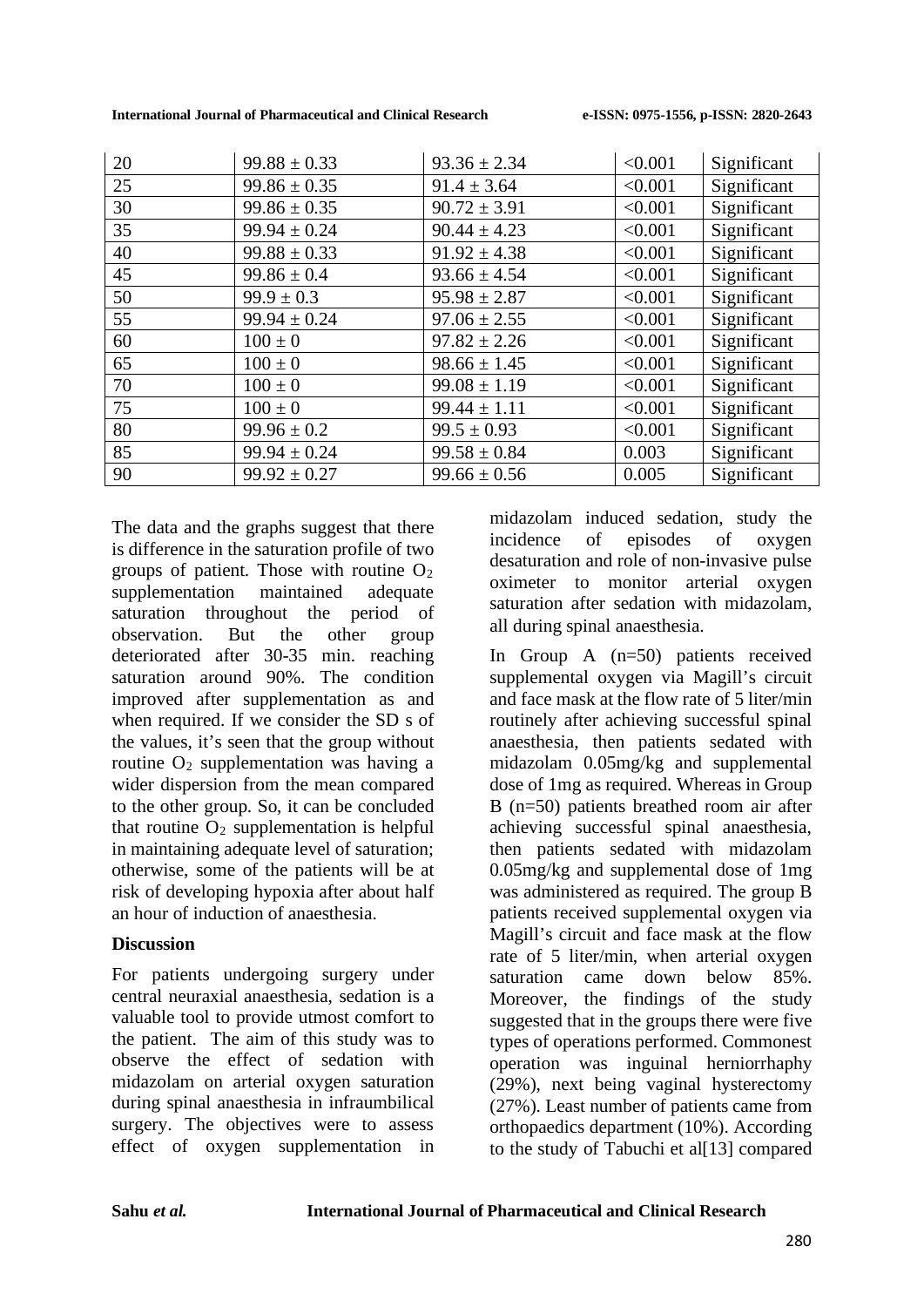Midazolam (Group  $^{\circ}$ M', n = 15, 4 mg) midazolam I.M.) with Hydroxyzine (Group  $H'$ , n = 13, 50 mg hydroxyzine I.M.) in a randomized, double-blind study, there were greater following midazolam. The doses for intra-operative sedation of midazolam and pentazocine were the same in both groups. Mean doses of midazolam 2 mg and pentazocine 6 mg were required to produce sleep. Maintenance doses of Midazolam and pentazocine were 3.7 and 11.4 mg per hour respectively. No patients had recall of surgical procedure. Midazolam did not delay the postoperative resedation, which lasted about 2 hrs. The decrease in O saturation by pulse oximetry was significant in group M (4.5%) than group H  $(2.7\%)$ .

Apart from thus from the study outcome, it is evident that two means of midazolam of group A & B (2.71-2.75=0.04) is not greater than the SE of 2 means i.e.2X 0.093. There is no statistically significant difference between the initial doses of Midazolam between two groups. But the total doses of Midazolam are statistically different, i.e. the second group needed more Midazolam than the first group. But the other group deteriorated after 30-35 min. reaching saturation around 90%. The condition improved after supplementation as and when required. If we consider the SD s of the values, it's seen that the group without routine  $O<sub>2</sub>$  supplementation was having a wider dispersion from the mean compared to the other group. Munoz et al $[14]$  found that 74% of patients who presented with drowsiness (due to benzodiazepine premediation) and anaesthetic level above T7 had desaturation compared to only 7% of those who were awake and had lower level (P < 0.0005). In this study as all the cases in both the groups, the extent of block was between T10 to T8, the effect of high spinal block on respiratory system and hence on arterial oxygen saturation has been avoided.

# **Conclusion**

Respiratory rate remained unchanged, the fall of SpO2 in group B patients could be attributed to the diminution of tidal volume and so hypoventilation was found to be the major cause of fall of SpO2 in this group of patients. Group A patients also suffered from hypoventilation but administering supplemental oxygen overcame that hypoventilation and this supplemental oxygen prevented the fall of SpO2 in patients of Group A.

Finally, ventilation perfusion mismatch might occur as a result of a combination of relative hypovolaemia, depression of cardiac output and reduction in functional residual capacity consequent upon the supine position. The lower limit for alarm should be set at 85% because severe hypoxaemia defined as a saturation of oxygen at 85% or less.

# **Reference**

- 1. Pavlin DJ, Rapp SE, Polissar NL, Malmgren JA, Koerschgen M, Keyes H. Factors affecting discharge time in adult outpatients. Anesth Analg. 1998 Oct; 87(4):816-26.
- 2. Tripathi M, Nath SS, Chaudhary A, Singh PK, Pandey CM. Patient controlled sedation during central neuraxial anesthesia. J Postgrad Med.2009 Jun; 55:108-12.
- 3. Koyama S, Ohashi N, Kurita S, Nakatani K, Nagata N, Toyoda Y. Conscious sedation and amnesic effect of intravenous low-dose midazolam prior to spinal anaesthesia. Masui 2008 Jun; 57(6):713-8.
- 4. Gentili M, ChauHuu P, Enel D, Hollande J, Bonnet F. Sedation depends on the level of sensory block induced by spinal anaesthesia .Br J Anaesth 1998; 81: 970–1.
- 5. Hohener D, Blumenthal S, Borgeat A. Sedation and regional anaesthesia in the